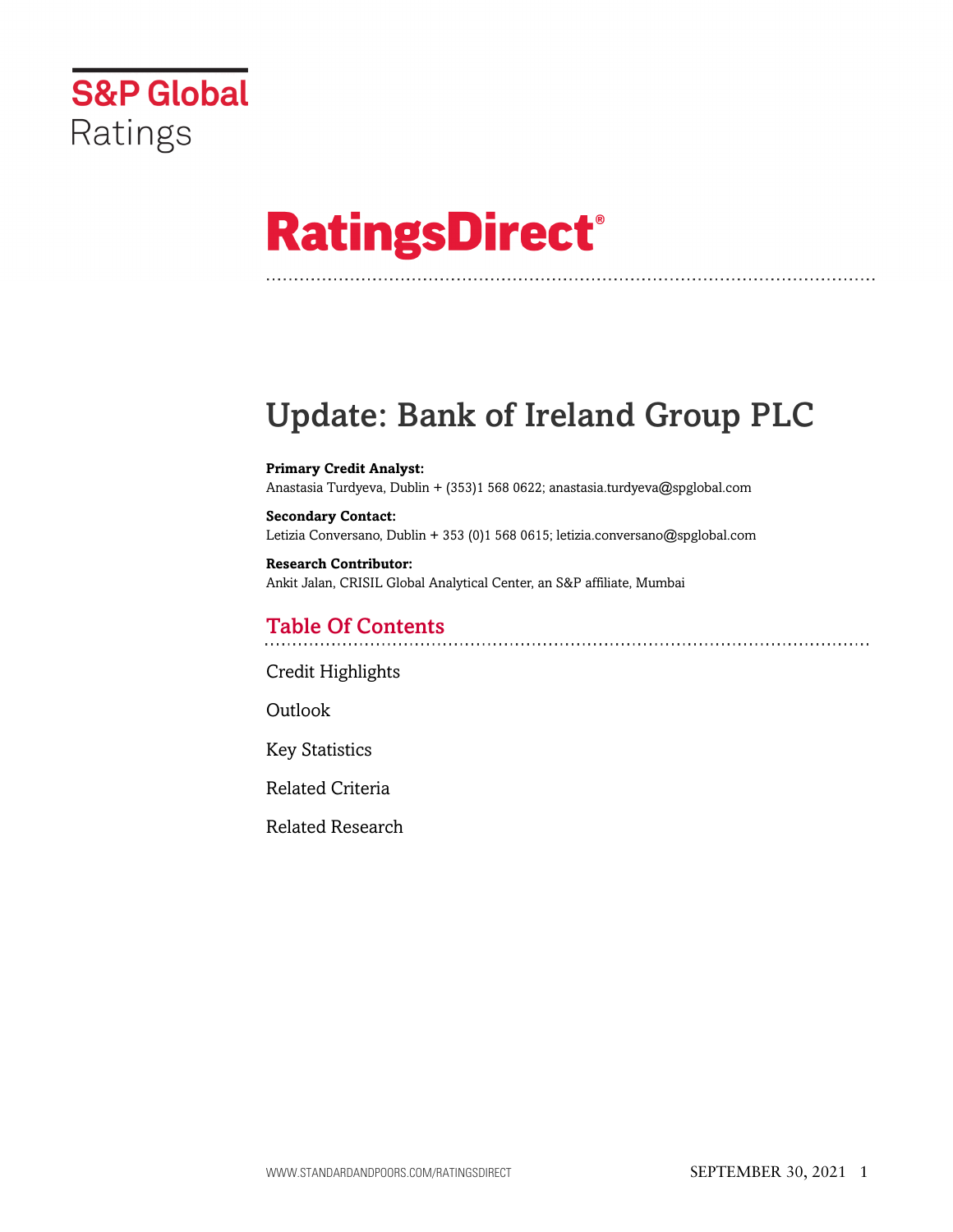# Update: Bank of Ireland Group PLC



Group SACP--The group stand-alone credit profile of the Bank of Ireland group. The bank holding company rating shown applies to Bank of Ireland Group PLC, and is one notch below the group SACP. The issuer credit rating shown applies to the operating company, Bank of Ireland.

# <span id="page-1-0"></span>Credit Highlights

Issuer Credit Rating

BBB-/Negative/A-3

| Overview                                                                                                                       |                                                                                                                                              |
|--------------------------------------------------------------------------------------------------------------------------------|----------------------------------------------------------------------------------------------------------------------------------------------|
| <b>Key strengths</b>                                                                                                           | Key risks                                                                                                                                    |
| Strong franchise in Ireland, with a high market share across<br>business lines and better diversity than Irish peers.          | Continued strain on earnings due to low interest rates, ongoing<br>transformation costs, and a challenging operating environment in Ireland. |
| Stable deposit base characterized by very low concentration risks<br>and a low proportion of more volatile corporate deposits. | Significant level of problem loans that could further increase as<br>pandemic-related risks persist and government support unwinds.          |
| Significant buildup of additional loss-absorbing capacity (ALAC)<br>with the continuous issuance of bail-in-able debt.         | Geographic concentration in Ireland and the U.K.                                                                                             |

*Profitability concerns continue to weigh on the bank's creditworthiness.* Our negative outlook on BOI Group is driven by the structural challenges domestic banks are facing. These include the flat interest rate yield curve, negative rates that are not fully passed on to depositors, and modest growth opportunities. All this weighs on net interest income, which comprises more than three-quarters of the group's operating revenues. Strengthening revenues is the group's key challenge while it works through its transformation plan, with continuous investments in business and digital capabilities. However, BOI Group has seen some positive results in the first half of 2021 supported by an improving economic outlook and business activities, as well as its continuous commitment to cost reduction.

BOI Group has reported a 72% year-on-year increase in pre-provision income and about a 7% uptick versus first-half 2019. It has also reduced its operating costs (net of transformation investment) by a further 4%, which has supported the improvement in its cost-to-income ratio to 61% for the first half of 2021 from 64% in 2020.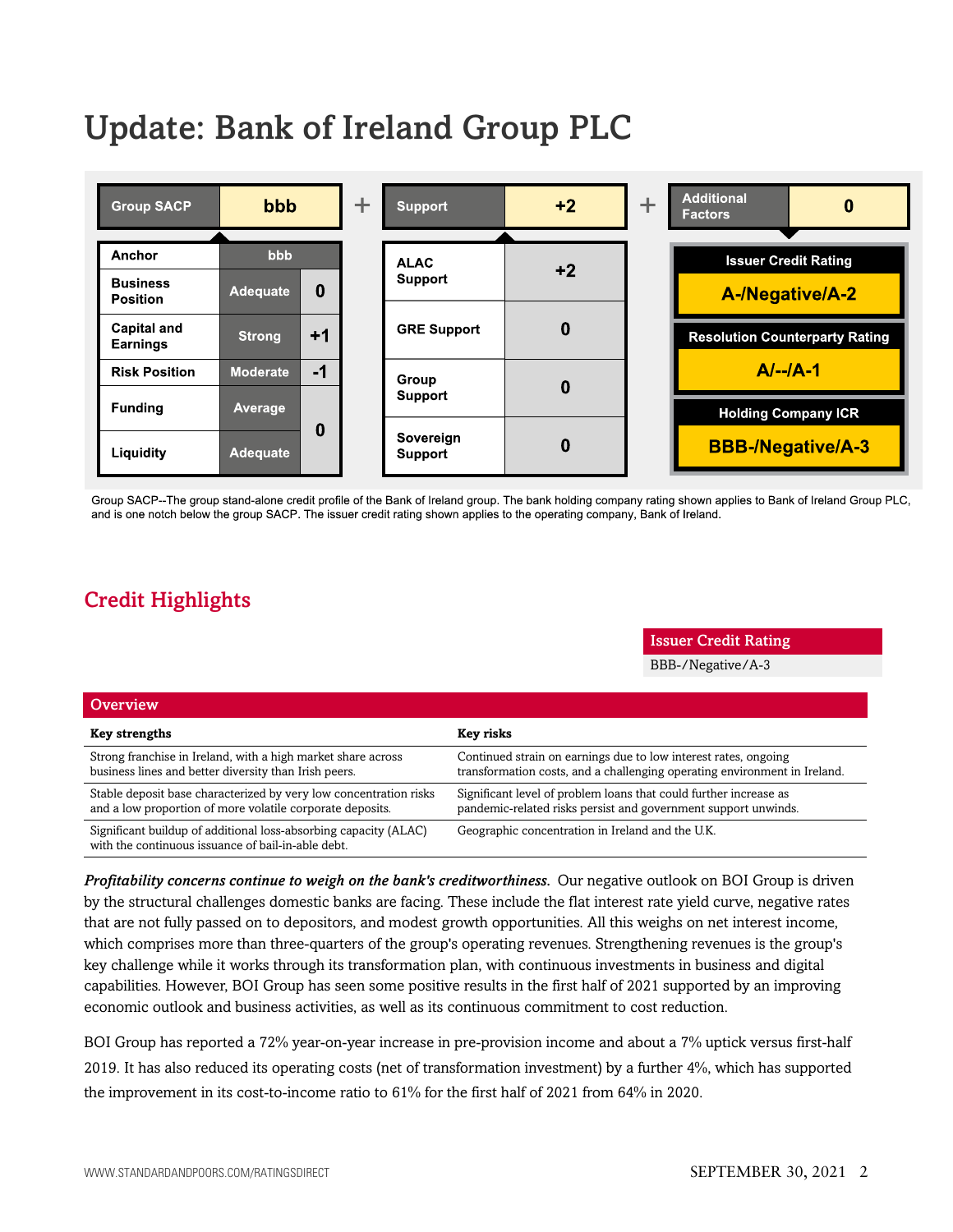The group's domestic franchise and cross-selling activities will likely further benefit from the two acquisitions announced earlier this year (if these transactions are finalized and well executed):

- A performing loan portfolio from KBC Group of about €9 billion (see "Bank of Ireland Group's Potential Acquisition Of KBC Ireland Assets Could Support Its Revenue And Domestic Position," published April 16, 2021); and
- J&E Davy, Ireland's leading provider of wealth management (with over €16 billion of assets under management) and capital markets services.

However, we believe that BOI Group's ability to deliver on updated targets (expected to be communicated in 2022), combined with continuous cost cutting, top-line growth, and good asset quality performance will be critical for its rating stability.

*So far, asset quality has remained steady, but we expect some rise in NPLs as government support measures unwind.* After increasing to 5.7% at year-end 2020, from 4.4% at year-end 2019, BOI Group's nonperforming exposure (NPE) ratio trend reversed in the first six months 2021, decreasing modestly to 5.5% at end-June 2021. The decrease in NPE was mainly led by the securitization of €0.3 billion Irish mortgages. Similarly, the group's stage 3 and purchased or originated credit-impaired (POCI) loans as a proportion of gross customer loans reduced slightly to 5.4% at end-June 2021 from 5.6% at year-end 2020. The coverage of stage 3 loans remained stable at 30% as of end-June 2021.

Our broader analysis of asset quality also captures stage 2 loans. For BOI, total stage 2 loans have been increasing since the onset of the pandemic and stood at 22.5% of gross loans as of end-June 2021, up from 20.0% as of year-end 2020 and 6.9% as of year-end 2019. This trend is contradictory to other domestic players and is mainly led by BOI Group's larger post-model-management reclassification adjustment, which is applied to residential mortgages and SME portfolios. That said, the impact on P&L was minimal as the charge was already allocated in 2020: impairment charges were only €1 million as of end-June 2021. BOI Group anticipates a similar level of impairment charges over the second half of the year while keeping its management overlay of €229 million given that pandemic-related risks persist. Therefore, we continue to expect some increase in NPLs as borrowers' cash flows remain under pressure and governments begin to taper support measures, but we think that last year's provisioning provides a sufficient buffer for potential losses.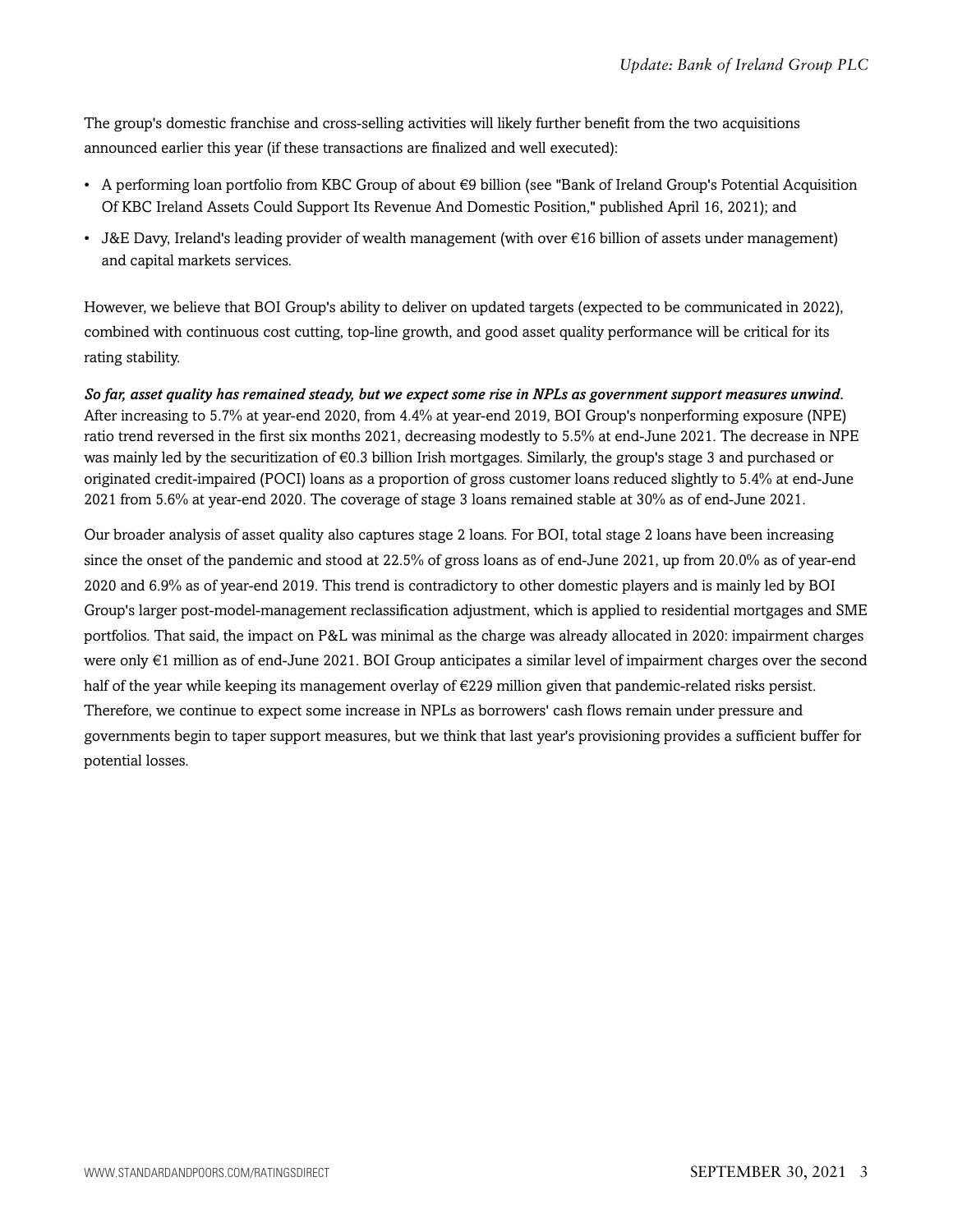#### **Chart 1**



NPL Composition For Bank Of Ireland Group Versus Other Irish Banks (June 30, 2021)

H1--First half. Source: Company accounts.

Copyright © 2021 by Standard & Poor's Financial Services LLC. All rights reserved.

*Robust capitalization supports announced acquisitions.* BOI Group's fully loaded common equity tier 1 (CET1) ratio improved to 14.1% at end-June 2021 from 13.4% at year-end 2020, and we expect the ratio to increase by another 30-50 basis points (bps) by end-2021 due to organic capital generation in second-half 2021. As such, we expect the group will have sufficient capital to support two upcoming acquisitions. We forecast our RAC ratio to approach the 10% threshold at the closing of the expected transactions, but to build a sufficient buffer above 10% over the outlook horizon.

We estimate that both deals will reduce the group's CET1 capital ratio by about 170-180 bps, but that it will remain above a targeted fully loaded CET1 ratio of about 13% (with still sufficient headroom above the minimum CET1 requirement of 9.77% for 2021). We believe the group is unlikely to pay dividends for 2021 results taking into account upcoming acquisitions, but we expect it will resume dividend payments after 2022.

*We expect BOI Group's funding and liquidity will remain in line with domestic peers and be neutral to the ratings.* BOI Group's funding profile benefits from its strong domestic franchise, especially its granular retail deposits, and it has limited reliance on short-term wholesale funding. The group's customer deposit volumes have increased 4.7% year-on-year as of end-June 2021. Though we expect customer deposit growth to gradually slow down once household consumption and corporate investment normalize and announced loan portfolio acquisition is executed, we still expect the funding and liquidity ratios to remain robust over the next two years.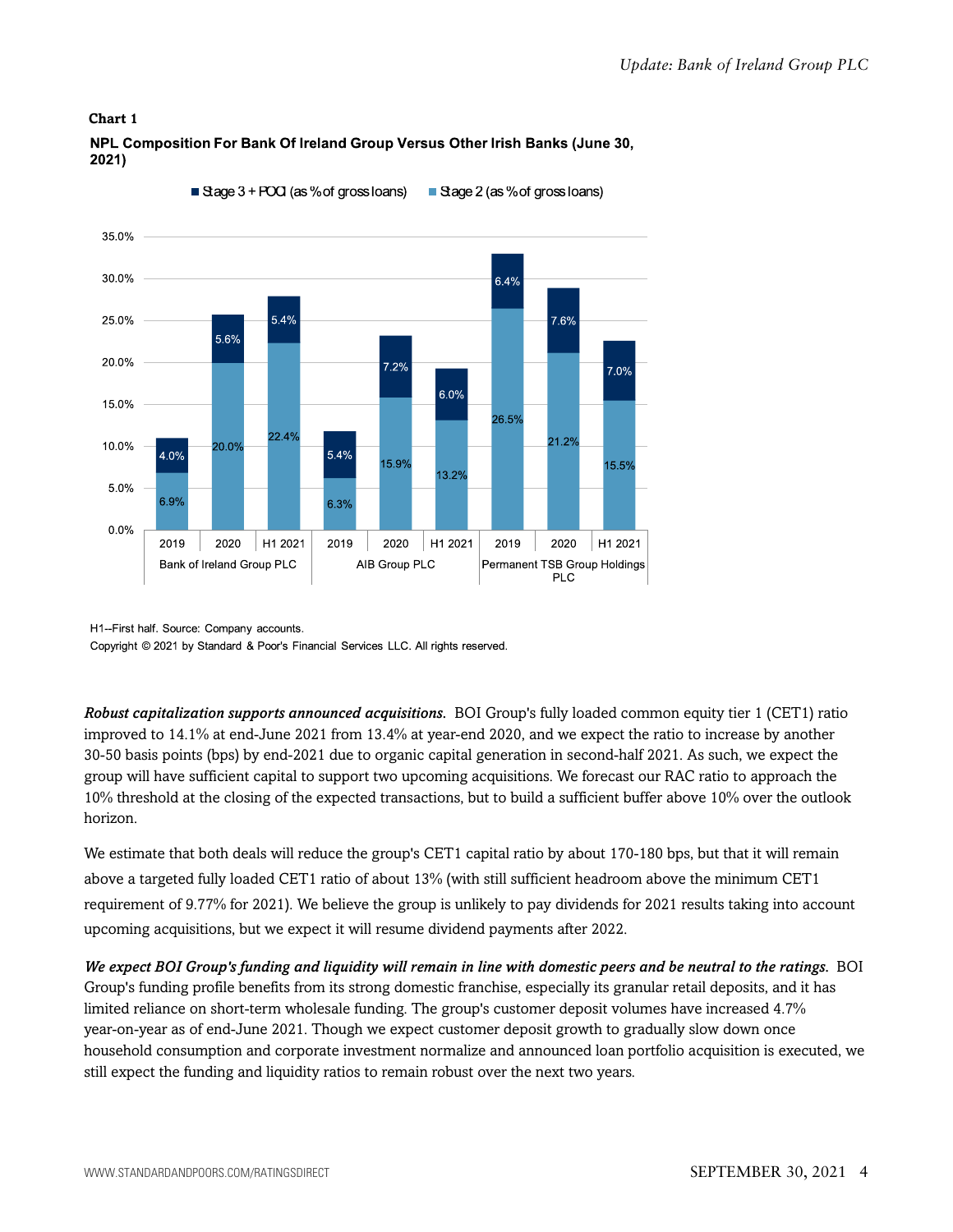As of June 2021, BOI Group's stable funding ratio (as per S&P Global Ratings' calculation) stood at 136% and its loan to deposit ratio was 85% (117% and 89% a year ago, respectively). Our measure of broad liquid assets to short-term wholesale funding was a high 19x on June 30, 2021. This partly reflects low wholesale funding despite a continuous build-up of its loss-absorption cushion.

#### **Outlook**

Bank of Ireland Group PLC

The negative outlook reflects our view that structural profitability issues--such as modest growth opportunities, persistently high costs, high capital requirements, and low revenue diversification--will continue weighing on the bank's earnings generation capacity over the next 18-24 months, despite our expectation of an economic rebound.

#### Downside scenario

We could lower the ratings if, despite committed cost discipline and investment in digitalization, the group's returns remain weak over the next two years, with profitability metrics that are not in line with international peers'.

#### Upside scenario

We could revise the outlook to stable if economic and operating conditions stabilize, while cost discipline allows the bank to sustain its preprovision income.

Bank of Ireland

The negative outlook on Bank of Ireland (BOI), the main operating bank, mirrors that on the BOI Group.

#### Downside scenario

We could lower the ratings on BOI if we lower the group's stand-alone assessment most likely because the group fails to improve its returns. We could also lower the ratings on BOI if the buffer of bail-in-able debt protecting senior creditors does not stay at or above 8.0% of our RWA metric and is no longer commensurate with a two-notch rating uplift. This could happen because of a less conservative capital policy than we currently expect or due to inflation of the risk-asset base.

#### Upside scenario

We could revise the outlook to stable if we see a stabilization in the operating environment and we also revise our outlook on BOI Group to stable.

## <span id="page-4-0"></span>Key Statistics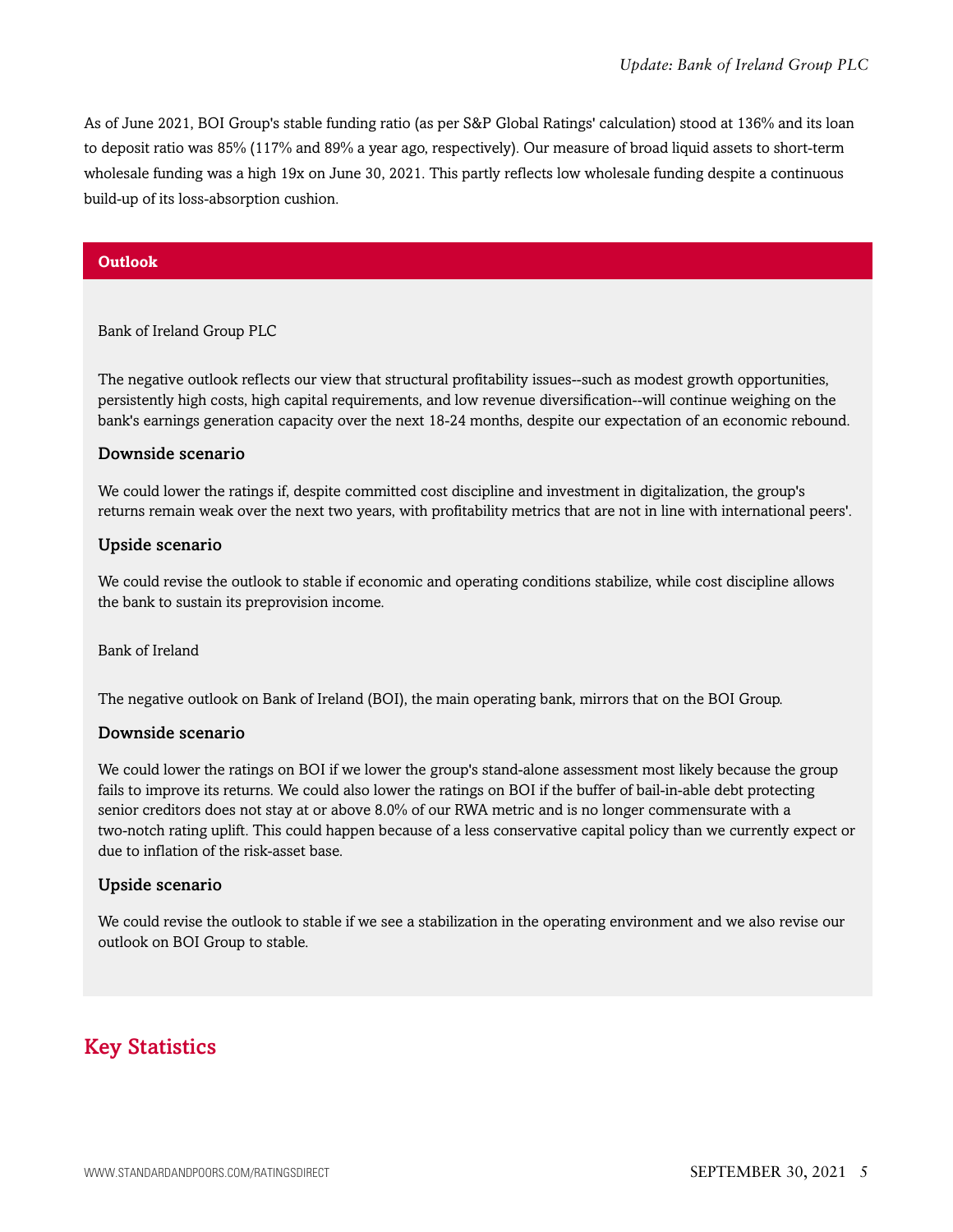#### **Table 1**

#### Bank of Ireland Group PLC--Key Figures

|                        | --Fiscal year ended Dec. 31-- |           |           |           |           |  |
|------------------------|-------------------------------|-----------|-----------|-----------|-----------|--|
| (Mil. €)               | <b>June 2021</b>              | Dec. 2020 | Dec. 2019 | Dec. 2018 | Dec. 2017 |  |
| Adjusted assets        | 130,455.0                     | 114.259.0 | 113.484.0 | 108,732.0 | 107,354.0 |  |
| Customer loans (gross) | 79,347.0                      | 78,823.0  | 80.795.0  | 78,061.0  | 78,487.0  |  |
| Adjusted common equity | 6,569.0                       | 5,918.0   | 6,808.0   | 6,326.0   | 5,749.0   |  |
| Operating revenues     | 1,419.0                       | 2.641.0   | 2.949.0   | 2,833.0   | 3,007.0   |  |
| Noninterest expenses   | 944.0                         | 1.884.0   | 2.006.0   | 1.945.0   | 2,084.0   |  |
| Core earnings          | 398.0                         | N/A       | 506.0     | 752.0     | 734.0     |  |

N/A--Not applicable.

#### **Table 2**

#### Bank of Ireland Group PLC--Business Position

|                                                          | --Fiscal year ended Dec. 31-- |           |           |           |           |
|----------------------------------------------------------|-------------------------------|-----------|-----------|-----------|-----------|
| (Mil. €)                                                 | <b>June 2021</b>              | Dec. 2020 | Dec. 2019 | Dec. 2018 | Dec. 2017 |
| Loan market share in country of domicile                 | N/A                           | 25.5      | N/A       | N/A       | N/A       |
| Total revenues from business line (currency in millions) | 1.420.0                       | 2.654.0   | 2.949.0   | 2.849.0   | 3.011.0   |
| Commercial banking/total revenues from business line     | 30.1                          | 28.7      | 24.8      | 26.6      | 26.8      |
| Insurance activities/total revenues from business line   | 8.7                           | 6.4       | 10.3      | 6.8       | 7.3       |
| Other revenues/total revenues from business line         | 0.5                           | 1.0       | 2.3       | 0.4       | 0.5       |
| Return on average common equity                          | 7.6                           | (8.2)     | 4.1       | 6.8       | 7.5       |
|                                                          |                               |           |           |           |           |

N/A--Not applicable.

#### **Table 3**

#### Bank of Ireland Group PLC--Capital And Earnings

|                                                      | --Fiscal year ended Dec. 31-- |           |           |           |           |
|------------------------------------------------------|-------------------------------|-----------|-----------|-----------|-----------|
| (Mil. €)                                             | <b>June 2021</b>              | Dec. 2020 | Dec. 2019 | Dec. 2018 | Dec. 2017 |
| Tier 1 capital ratio                                 | 17.3                          | 16.9      | 16.3      | 16.0      | 17.0      |
| S&P Global Ratings' RAC ratio before diversification | N/A                           | 10.4      | 11.2      | 11.2      | 10.2      |
| S&P Global Ratings' RAC ratio after diversification  | N/A                           | 10.4      | 11.4      | 11.4      | 10.1      |
| Adjusted common equity/total adjusted capital        | 87.1                          | 85.9      | 91.7      | 92.6      | 92.2      |
| Double leverage                                      | N.M.                          | 91.8      | 90.9      | 88.9      | 87.6      |
| Net interest income/operating revenues               | 76.1                          | 79.1      | 73.1      | 75.3      | 71.6      |
| Fee income/operating revenues                        | 8.9                           | 9.7       | 10.3      | 10.5      | 10.8      |
| Market-sensitive income/operating revenues           | 4.4                           | 1.2       | 4.8       | 2.0       | 7.8       |
| Cost to income ratio                                 | 66.5                          | 71.3      | 68.0      | 68.7      | 69.3      |
| Preprovision operating income/average assets         | 0.7                           | 0.6       | 0.7       | 0.7       | 0.8       |
| Core earnings/average managed assets                 | 0.6                           | N/A       | 0.4       | 0.6       | 0.6       |

RAC--Risk-adjusted capital. N/A--Not applicable. N.M.--Not meaningful.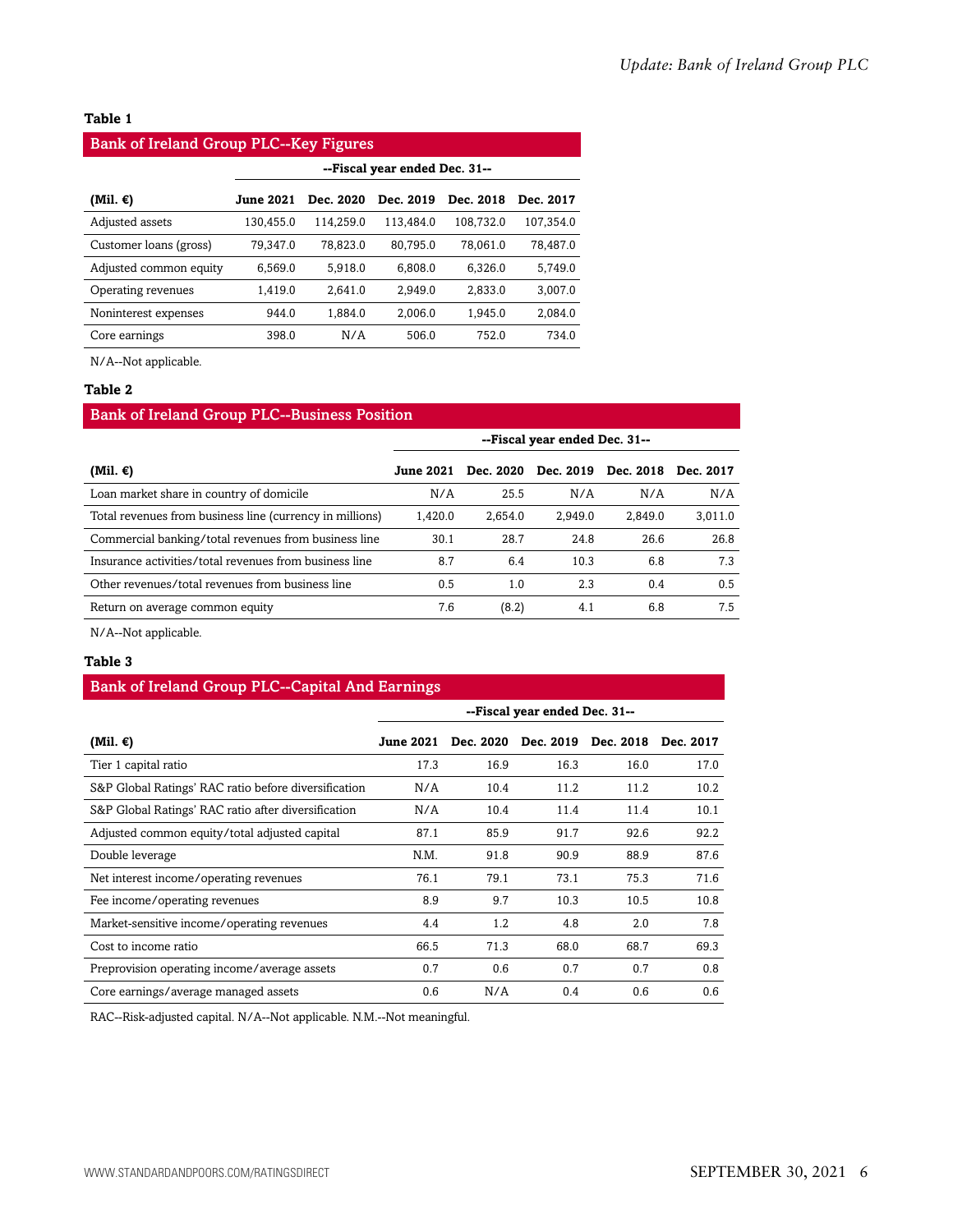#### **Table 4**

| Bank of Ireland Group PLC--Risk-Adjusted Capital Framework Data |                          |                                |                                          |                                              |                                                  |  |  |
|-----------------------------------------------------------------|--------------------------|--------------------------------|------------------------------------------|----------------------------------------------|--------------------------------------------------|--|--|
| (Mil. $\epsilon$ )                                              | Exposure*                | <b>Basel III</b><br><b>RWA</b> | <b>Average Basel III</b><br>$RW(\% )$    | <b>S&amp;P Global</b><br><b>Ratings' RWA</b> | <b>Average S&amp;P Global</b><br>Ratings' RW (%) |  |  |
| Credit risk                                                     |                          |                                |                                          |                                              |                                                  |  |  |
| Government and central banks                                    | 24,923.0                 | 298.0                          | 1.0                                      | 839.0                                        | 3.0                                              |  |  |
| Of which regional governments and<br>local authorities          | 386.0                    | 16.0                           | 4.0                                      | 21.0                                         | 6.0                                              |  |  |
| Institutions and CCPs                                           | 6,872.0                  | 815.0                          | 12.0                                     | 1,728.0                                      | 25.0                                             |  |  |
| Corporate                                                       | 24,344.0                 | 19,772.0                       | 81.0                                     | 20,507.0                                     | 84.0                                             |  |  |
| Retail                                                          | 55,170.0                 | 16,855.0                       | 31.0                                     | 29,189.0                                     | 53.0                                             |  |  |
| Of which mortgage                                               | 46,206.0                 | 10,816.0                       | 23.0                                     | 21,000.0                                     | 45.0                                             |  |  |
| Securitization§                                                 | 2,976.0                  | 847.0                          | 28.0                                     | 1,442.0                                      | 48.0                                             |  |  |
| Other assets <sup>+</sup>                                       | 2,788.0                  | 2,223.0                        | 80.0                                     | 4,424.0                                      | 159.0                                            |  |  |
| Total credit risk                                               | 117,073.0                | 40,810.0                       | 35.0                                     | 58,129.0                                     | 50.0                                             |  |  |
| <b>Credit valuation adjustment</b>                              |                          |                                |                                          |                                              |                                                  |  |  |
| Total credit valuation adjustment                               | $\ddotsc$                | 763.0                          | --                                       | 0.0                                          |                                                  |  |  |
| <b>Market risk</b>                                              |                          |                                |                                          |                                              |                                                  |  |  |
| Equity in the banking book                                      | 188.0                    | 1,989.0                        | 1,058.0                                  | 1,830.0                                      | 973.0                                            |  |  |
| Trading book market risk                                        | --                       | 567.0                          | --                                       | 851.0                                        |                                                  |  |  |
| Total market risk                                               | $\sim$                   | 2,556.0                        | $\overline{a}$                           | 2,681.0                                      | $\overline{a}$                                   |  |  |
| Operational risk                                                |                          |                                |                                          |                                              |                                                  |  |  |
| Total operational risk                                          | --                       | 4,234.0                        | Ξ.                                       | 5,568.0                                      |                                                  |  |  |
|                                                                 | <b>Exposure</b>          | <b>Basel III</b><br><b>RWA</b> | <b>Average Basel II</b><br><b>RW</b> (%) | <b>S&amp;P Global</b><br><b>Ratings' RWA</b> | % of S&P Global<br><b>Ratings' RWA</b>           |  |  |
| Diversification adjustments                                     |                          |                                |                                          |                                              |                                                  |  |  |
| RWA before diversification                                      | --                       | 48,363.0                       | $\overline{a}$                           | 66,377.0                                     | 100.0                                            |  |  |
| Total diversification/<br>concentration adjustments             | $\overline{a}$           |                                | $\overline{a}$                           | (61.0)                                       | 0.0                                              |  |  |
| RWA after diversification                                       | $\overline{\phantom{a}}$ | 48,363.0                       | --                                       | 66,316.0                                     | 100.0                                            |  |  |
|                                                                 |                          | Tier 1<br>capital              | Tier 1 ratio (%)                         | <b>Total adjusted</b><br>capital             | <b>S&amp;P Global Ratings'</b><br>RAC ratio (%)  |  |  |
| Capital ratio                                                   |                          |                                |                                          |                                              |                                                  |  |  |
| Capital ratio before adjustments                                |                          | 8,191.0                        | 16.9                                     | 6,893.0                                      | 10.4                                             |  |  |
| Capital ratio after adjustments‡                                |                          | 8,191.0                        | 16.9                                     | 6,893.0                                      | 10.4                                             |  |  |

\*Exposure at default. §Securitization exposure includes the securitization tranches deducted from capital in the regulatory framework. †Exposure and S&P Global Ratings' risk-weighted assets for equity in the banking book include minority equity holdings in financial institutions. ‡Adjustments to tier 1 ratio are additional regulatory requirements (e.g. transitional floor or pillar 2 add-ons). CCP--Calling party pays. RWA--Risk-weighted assets. RW--Risk weight. RAC--Risk-adjusted capital. Sources: Company data as of Dec. 31, 2020, S&P Global Ratings.

#### **Table 5**

| <b>Bank of Ireland Group PLC--Risk Position</b> |                  |       |                               |       |           |
|-------------------------------------------------|------------------|-------|-------------------------------|-------|-----------|
|                                                 |                  |       | --Fiscal year ended Dec. 31-- |       |           |
| (Mil. $\epsilon$ )                              | <b>June 2021</b> |       | Dec. 2020 Dec. 2019 Dec. 2018 |       | Dec. 2017 |
| Growth in customer loans                        |                  | (2.4) | 3.5                           | (0.5) | (4.7)     |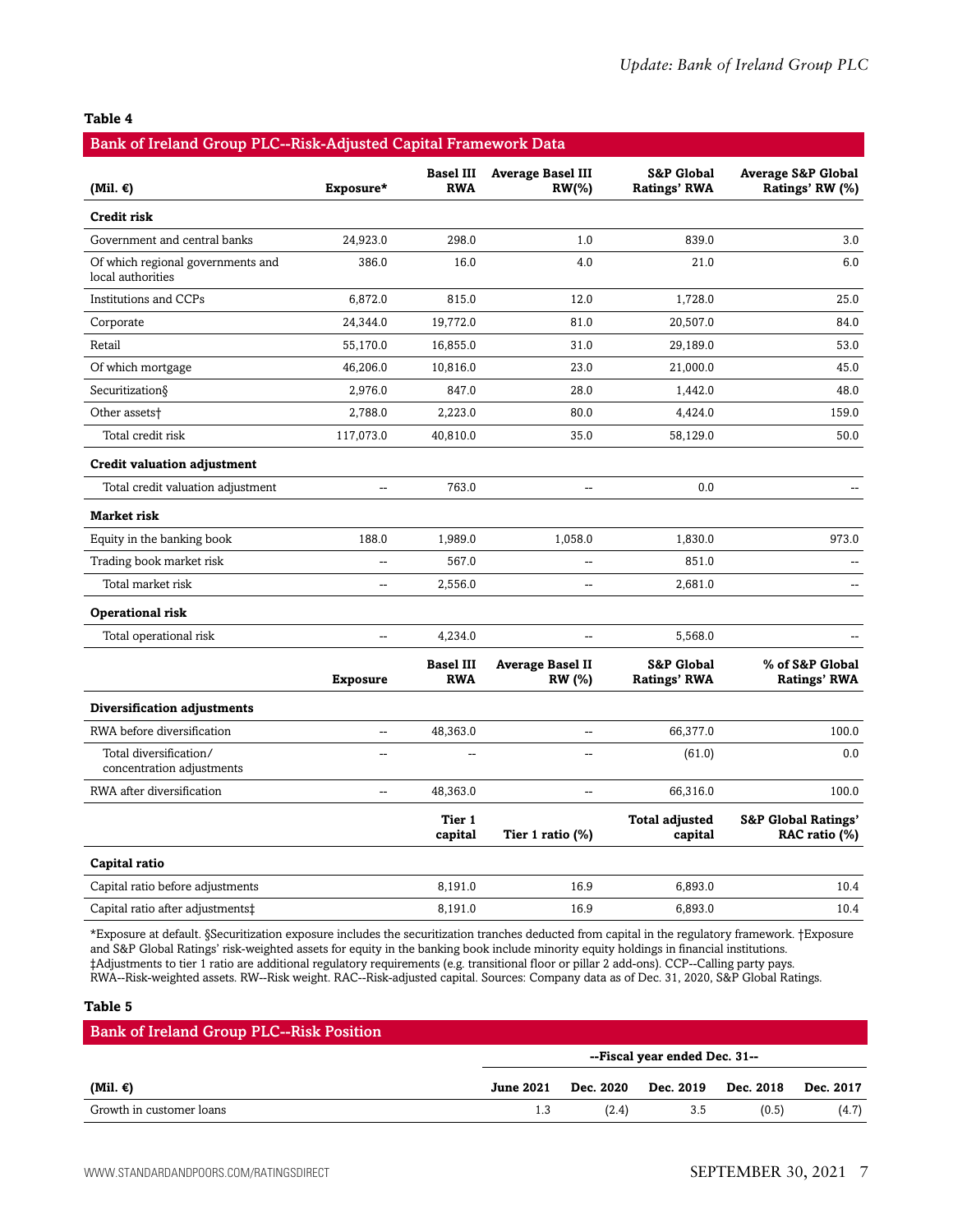#### **Table 5**

#### Bank of Ireland Group PLC--Risk Position (cont.)

|                                                                                    | --Fiscal year ended Dec. 31-- |           |           |           |           |
|------------------------------------------------------------------------------------|-------------------------------|-----------|-----------|-----------|-----------|
|                                                                                    | <b>June 2021</b>              | Dec. 2020 | Dec. 2019 | Dec. 2018 | Dec. 2017 |
| (Mil. €)                                                                           |                               |           |           |           |           |
| Total diversification adjustment/S&P Global Ratings' RWA before<br>diversification | N/A                           | (0.1)     | (1.7)     | (1.1)     | 0.7       |
| Total managed assets/adjusted common equity (x)                                    | 22.8                          | 22.6      | 19.4      | 19.5      | 21.3      |
| New loan loss provisions/average customer loans                                    | 0.0                           | 1.4       | 0.3       | (0.1)     | 0.0       |
| Net charge-offs/average customer loans                                             | 0.4                           | 0.2       | 0.8       | 0.9       | 2.0       |
| Gross nonperforming assets/customer loans + other real estate owned                | 9.9                           | 8.8       | 7.2       | 9.5       | 10.9      |
| Loan loss reserves/gross nonperforming assets                                      | 27.1                          | 32.4      | 22.4      | 23.0      | 27.6      |

N/A--Not applicable. RWA--Risk-weighted asset.

#### **Table 6**

### Bank of Ireland Group PLC--Funding And Liquidity **--Fiscal year ended Dec. 31-- (Mil. €) June 2021 Dec. 2020 Dec. 2019 Dec. 2018 Dec. 2017** Core deposits/funding base  $79.8$  89.1 86.3 85.3 83.5 Customer loans (net)/customer deposits 85.2 86.5 94.7 96.9 100.5 Long-term funding ratio 98.3 97.9 96.5 97.9 93.3 Stable funding ratio 136.7 122.5 114.8 112.8 109.4 Short-term wholesale funding/funding base 1.9 2.3 3.8 2.3 7.3 7.3 Broad liquid assets/short-term wholesale funding (x)  $19.5$  11.6 6.1 9.3 3.2 3.2 Net broad liquid assets/short-term customer deposits 43.8 27.7 23.1 23.4 19.7 Short-term wholesale funding/total wholesale funding  $8.9$  19.3 26.7 15.2 43.0 Narrow liquid assets/3-month wholesale funding (x)  $\begin{array}{cccc} 73.7 & 19.9 & 13.7 & 12.2 & 13.8 \end{array}$

## <span id="page-7-0"></span>Related Criteria

- General Criteria: Hybrid Capital: Methodology And Assumptions, July 1, 2019
- General Criteria: Group Rating Methodology, July 1, 2019
- Criteria | Financial Institutions | General: Methodology For Assigning Financial Institution Resolution Counterparty Ratings, April 19, 2018
- Criteria | Financial Institutions | General: Risk-Adjusted Capital Framework Methodology, July 20, 2017
- General Criteria: Methodology For Linking Long-Term And Short-Term Ratings, April 7, 2017
- General Criteria: Guarantee Criteria, Oct. 21, 2016
- Criteria | Financial Institutions | Banks: Bank Rating Methodology And Assumptions: Additional Loss-Absorbing Capacity, April 27, 2015
- Criteria | Financial Institutions | Banks: Quantitative Metrics For Rating Banks Globally: Methodology And Assumptions, July 17, 2013
- Criteria | Financial Institutions | Banks: Banks: Rating Methodology And Assumptions, Nov. 9, 2011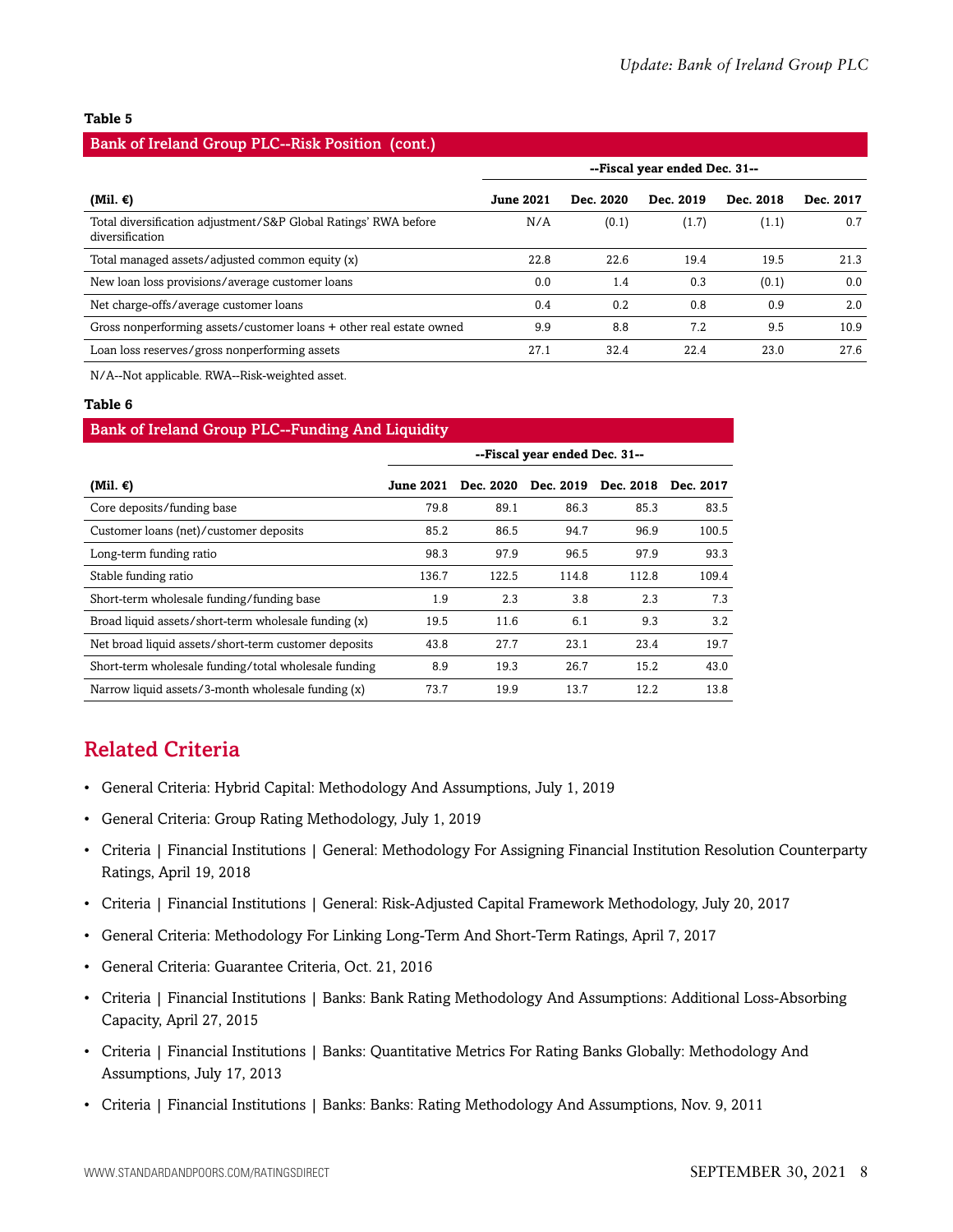- Criteria | Financial Institutions | Banks: Banking Industry Country Risk Assessment Methodology And Assumptions, Nov. 9, 2011
- General Criteria: Principles Of Credit Ratings, Feb. 16, 2011
- Criteria | Financial Institutions | Banks: Commercial Paper I: Banks, March 23, 2004

# <span id="page-8-0"></span>Related Research

- Banking Industry Country Risk Assessment Update: August 2021, August 24, 2021
- Bank of Ireland Group's Interim Results Provide A Buffer For Planned Deals, August 04, 2021
- EMEA Financial Institutions Monitor 3Q2021: Resilience Amid The Search For Stronger Profitability, July 16, 2021
- Ratings On Irish Banks Affirmed Amid Ongoing Profitability Pressure; Most Outlooks Still Negative, June 24, 2021
- Bank of Ireland Group's Potential Acquisition Of KBC Ireland Assets Could Support Its Revenue And Domestic Position, April 16, 2021
- Full Analysis: Bank of Ireland Group PLC, January 11, 2021

| Ratings Detail (As Of September 30, 2021)* |                        |
|--------------------------------------------|------------------------|
| <b>Bank of Ireland Group PLC</b>           |                        |
| <b>Issuer Credit Rating</b>                | BBB-/Negative/A-3      |
| Junior Subordinated                        | B                      |
| Senior Unsecured                           | $A-3$                  |
| Senior Unsecured                           | BBB-                   |
| Subordinated                               | <b>BB</b>              |
| <b>Issuer Credit Ratings History</b>       |                        |
| 28-Apr-2020                                | BBB-/Negative/A-3      |
| 24-Dec-2019                                | BBB-/Stable/A-3        |
| 12-Dec-2017                                | BBB-/Positive/A-3      |
| 14-Jul-2017                                | BBB-/Stable/A-3        |
| <b>Sovereign Rating</b>                    |                        |
| Ireland                                    | $AA$ -/Stable/ $A$ -1+ |
| <b>Related Entities</b>                    |                        |
| <b>Bank of Ireland</b>                     |                        |
| <b>Issuer Credit Rating</b>                | A-/Negative/A-2        |
| <b>Resolution Counterparty Rating</b>      | $A/-/A-1$              |
| Commercial Paper                           |                        |
| Local Currency                             | $A-2$                  |
| Junior Subordinated                        | BB-                    |
| Preference Stock                           | BB-                    |
| Senior Unsecured                           | $A-$                   |
| Senior Unsecured                           | $A-2$                  |
| Subordinated                               | $BB+$                  |

\*Unless otherwise noted, all ratings in this report are global scale ratings. S&P Global Ratings' credit ratings on the global scale are comparable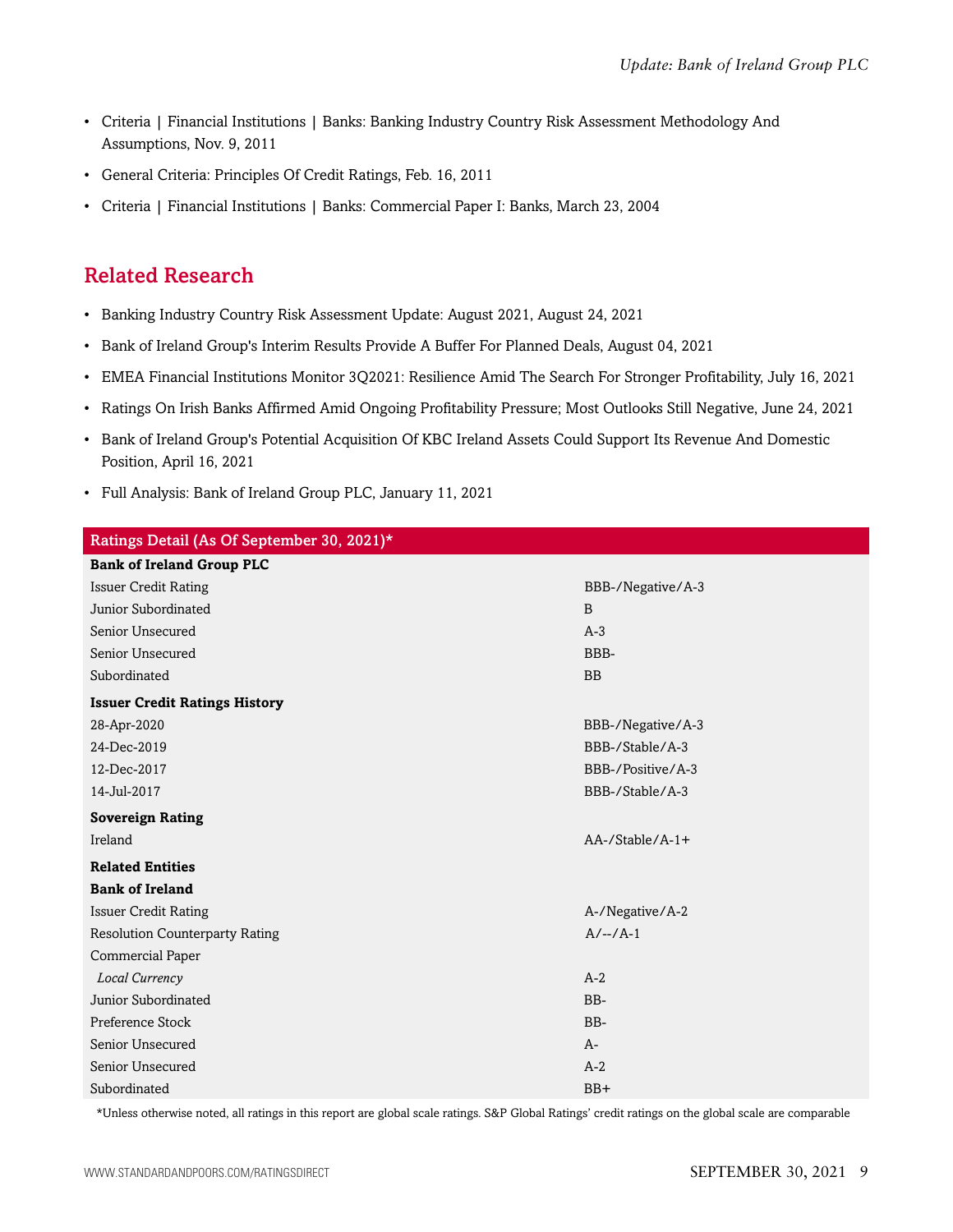#### Ratings Detail (As Of September 30, 2021)\*(cont.)

across countries. S&P Global Ratings' credit ratings on a national scale are relative to obligors or obligations within that specific country. Issue and debt ratings could include debt guaranteed by another entity, and rated debt that an entity guarantees.